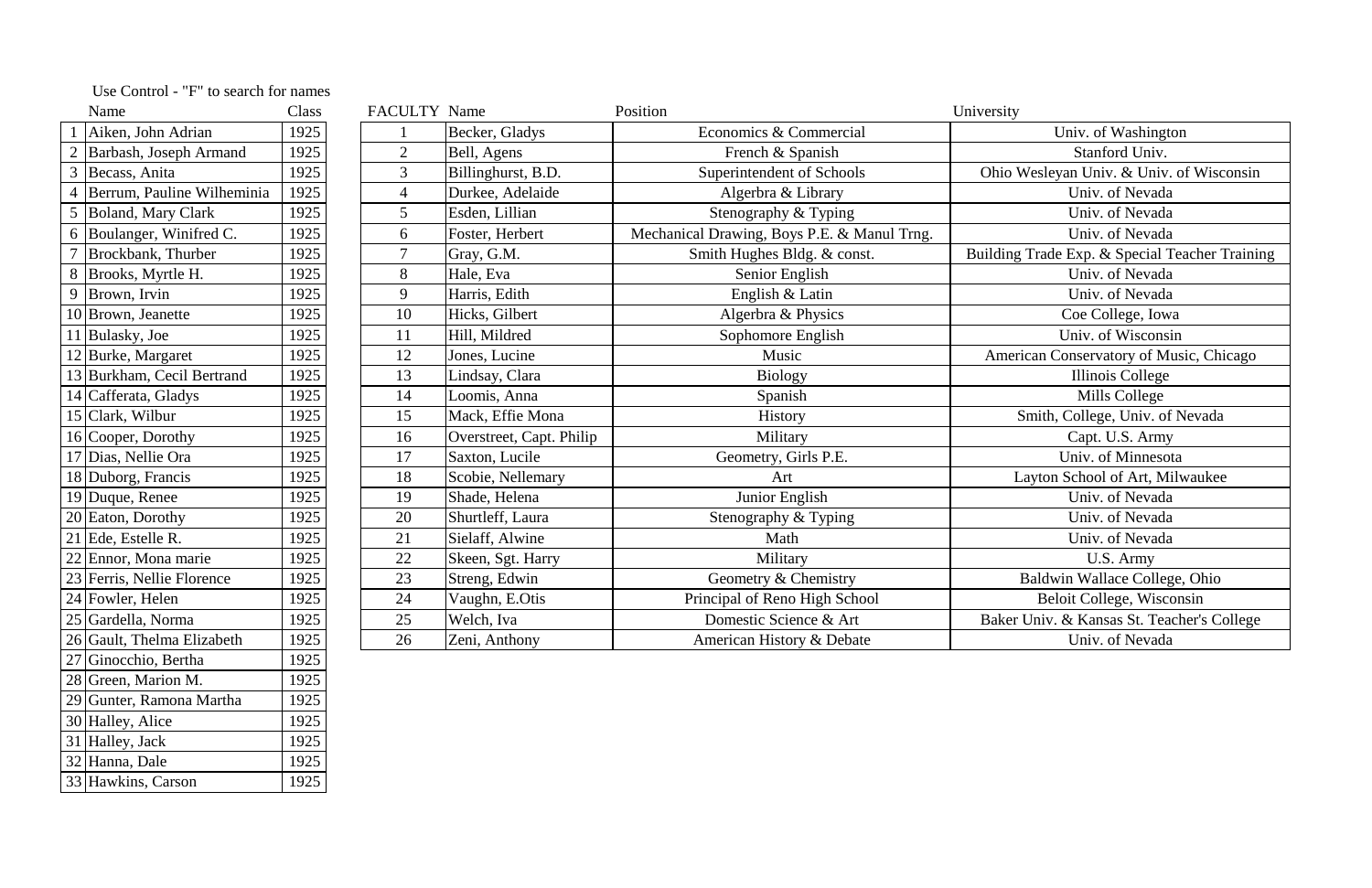|    | 34 Holland, Constance       | 1925 |
|----|-----------------------------|------|
|    | 35 Howell, Jack Morse       | 1925 |
|    | 36 Hughes, Mildred Winifred | 1925 |
| 37 | Johnson, Daryl Embert       | 1925 |
|    | 38 Jones, Grace             | 1925 |
|    | 39 Judd, Bernice            | 1925 |
|    | 40 Keyser, Marie            | 1925 |
| 41 | Kline, Walden               | 1925 |
|    | 42 Knowles, Kenneth         | 1925 |
|    | 43 Kramer, Enid Myrtle      | 1925 |
|    | 44 Kramer, Ruth Marie       | 1925 |
|    | 45 Lamb, Dale Dean          | 1925 |
|    | 46 Lent, Grace              | 1925 |
|    | 47 Lohlein, Florence E.     | 1925 |
|    | 48 Lombardi, Louis          | 1925 |
|    | 49 Lunsford, Alice Rosalind | 1925 |
|    | 50 Maher, Alice Claire      | 1925 |
|    | 51   Marr, Clara Bella      | 1925 |
|    | 52 Martin, Hoyt             | 1925 |
|    | 53 McDonald, Mary Hope      | 1925 |
|    | 54 McIntyre, Rita E.        | 1925 |
|    | 55 McMennamin, Ann V.       | 1925 |
|    | 56 McNamara, Mary Gertrude  | 1925 |
|    | 57 McNees, L. Hazel         | 1925 |
|    | 58 Menke, Blaine H.         | 1925 |
| 59 | Menke, Mark W.              | 1925 |
|    | 60 Mith, Rena               | 1925 |
| 61 | Morrell, Theodore R.        | 1925 |
| 62 | Norton, William J.          | 1925 |
| 63 | Ocheltree, Arthur Lackey    | 1925 |
| 64 | Odermatt, Ernest            | 1925 |
|    | 65 Olds, Leslie             | 1925 |
|    | 66 Osborne, Robert L.       | 1925 |
|    | 67 Palsgrove, Violet        | 1925 |
| 68 | Parker, Sheila              | 1925 |